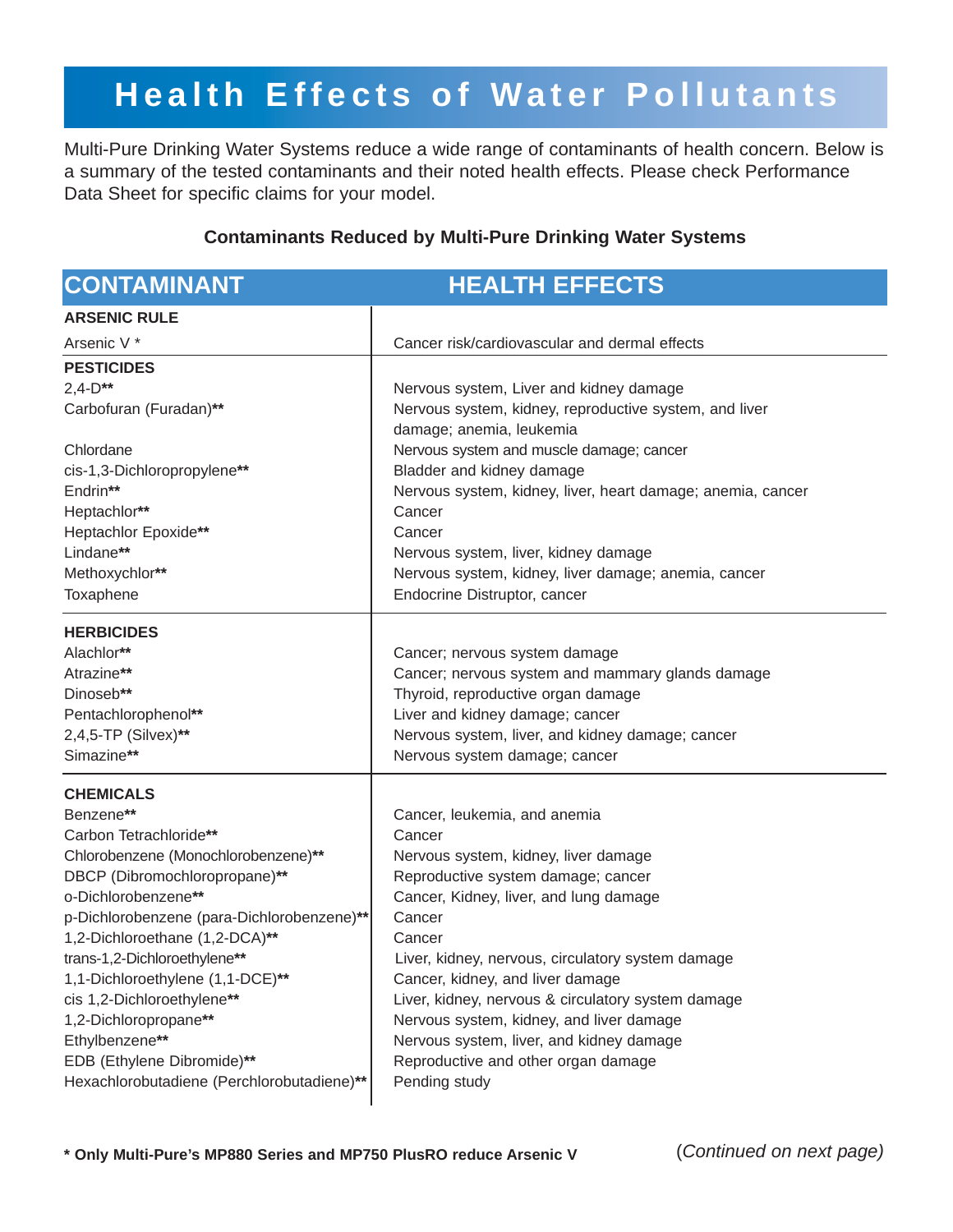## **CONTAMINANT HEALTH EFFECTS**

| Hexachlorocyclopentadiene**<br>meta-Xylene**<br>Methyl Tert Butyl Ether (MTBE)<br>o-Xylene (Ortho-Xylene)**<br>para-Xylene **<br>Polychlorinated biphenyls (PCBs)<br>Styrene**<br>1,1,2,2-Tetrachloroethane**<br>Tetrachloroethylene**<br>Toluene (Methylbenzene)**<br>1,2,4-Trichlorobenzene**<br>1,1,1-Trichloroethane (1,1,1-TCA)**<br>1,1,2-Trichloroethane**<br>Trichloroethylene (TCE)** | Kidney and stomach damage<br>Nervous system, liver, kidneys, lungs, and mucous membranes<br>Lymphoma, leukemia, testicular tumors, thyroid tumors, kidney tumors<br>Nervous system, liver, kidneys, lungs, and mucous membranes<br>Nervous system, liver, kidneys, lungs, and mucous membranes<br>Endocrine Distruptor; cancer<br>Nervous system, kidney, and liver damage<br>Pending study<br>Nervous system damage; cancer<br>Nervous system, liver, and kidney damage<br>Liver and kidney damage<br>Nervous system and liver damage<br>Kidney, liver, and Nervous system damage<br>Cancer |
|------------------------------------------------------------------------------------------------------------------------------------------------------------------------------------------------------------------------------------------------------------------------------------------------------------------------------------------------------------------------------------------------|----------------------------------------------------------------------------------------------------------------------------------------------------------------------------------------------------------------------------------------------------------------------------------------------------------------------------------------------------------------------------------------------------------------------------------------------------------------------------------------------------------------------------------------------------------------------------------------------|
| <b>DISINFECTION BY-PRODUCTS</b><br>(DBPs; VOCs)<br>Chloropicrin**<br>Haloacetonitriles**<br>Bromochloroacetonitrile**<br>Dibromoacetonitrile**<br>Dichloroacetonitrile**                                                                                                                                                                                                                       | Pending study. Fumigant; soil insecticide; war gas<br>Pending study                                                                                                                                                                                                                                                                                                                                                                                                                                                                                                                          |
| Trichloroacetonitrile**<br>Haloketones (HK)**<br>1,1-Dichloro-2-Propanone**                                                                                                                                                                                                                                                                                                                    | Pending study                                                                                                                                                                                                                                                                                                                                                                                                                                                                                                                                                                                |
| 1,1,-Trichloro-2-Propanone**<br>Tribromoacetic Acid**<br>Trihalomethanes (THMs; TTHMs)**<br>Bromodichloromethane**<br>Bromoform**<br>Chloroform**<br>Dibromochloromethane**                                                                                                                                                                                                                    | Pending study<br>Cancer and other effects; reproductive problems<br>Cancer, liver, kidney and reproductive problems<br>Cancer, nervous system, liver, and kidney effects<br>Cancer, liver, kidney, and reproductive effects<br>Nervous system, liver, kidney, reproductive effects                                                                                                                                                                                                                                                                                                           |
| <b>CYSTS</b><br>Cryptosporidium<br>Giardia                                                                                                                                                                                                                                                                                                                                                     | Gastroenteric diseases<br>Gastroenteric diseases                                                                                                                                                                                                                                                                                                                                                                                                                                                                                                                                             |
| <b>HEAVY METALS</b>                                                                                                                                                                                                                                                                                                                                                                            |                                                                                                                                                                                                                                                                                                                                                                                                                                                                                                                                                                                              |
| Lead<br>Mercury                                                                                                                                                                                                                                                                                                                                                                                | Nervous system and kidney damage;<br>highly toxic to infants and pregnant women<br>Kidney, nervous system disorders                                                                                                                                                                                                                                                                                                                                                                                                                                                                          |
| <b>INORGANICS</b><br>Asbestos<br>Turbidity                                                                                                                                                                                                                                                                                                                                                     | Cancer<br>Interferes with disinfection, related to disinfection by-products                                                                                                                                                                                                                                                                                                                                                                                                                                                                                                                  |
| <b>AESTHETIC TREATMENT</b>                                                                                                                                                                                                                                                                                                                                                                     |                                                                                                                                                                                                                                                                                                                                                                                                                                                                                                                                                                                              |
| Chlorine                                                                                                                                                                                                                                                                                                                                                                                       | None Known; however, creates disinfection by-products that have been                                                                                                                                                                                                                                                                                                                                                                                                                                                                                                                         |
| Chloramine<br><b>Particulate Matter</b>                                                                                                                                                                                                                                                                                                                                                        | linked to cancer<br>None Known; however, consumers advised not to use water that<br>contains chloramines for home dialysis machines or aquariums & ponds<br>None Known                                                                                                                                                                                                                                                                                                                                                                                                                       |
|                                                                                                                                                                                                                                                                                                                                                                                                |                                                                                                                                                                                                                                                                                                                                                                                                                                                                                                                                                                                              |

(*Continued on next page)*